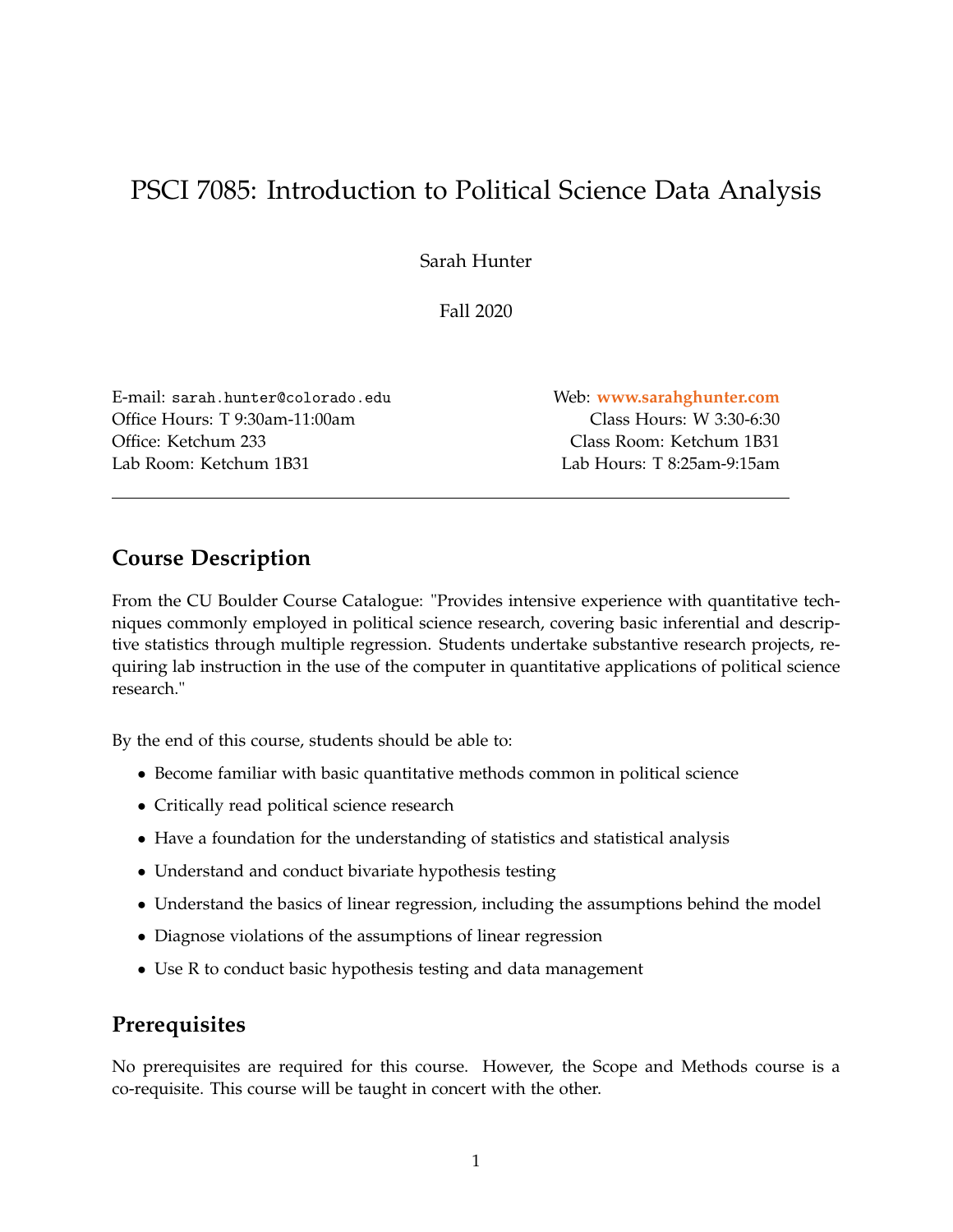# **Required Texts**

- Gujarati, Damodar N. and Dawn C. Porter *Basic Econometrics, 5th ed.*. 2008. New York:McGraw-Hill Irwin.
- Harris, Jenine K. *Statistics with R: Solving Problems Using Real-World Data*. 2021. Los Angeles: Sage.

## **Software**

For your homework in this class and many class examples, you will be required to work in R, a free, open-source statistical program. R is a very flexible program that is gaining in popularity in political science. However, I will also be demonstrating statistical analysis in Stata. You can download R:

• R: <https://cran.r-project.org>

I will also be doing some examples of the type-setting software, LATEX. This is also a free, opensource software that can create professional tables and integrates nicely with R. Your assignments will be required to be in LAT<sub>E</sub>Xafter October 1st. You can use LAT<sub>E</sub>Xthrough an online interface called Overleaf. You can create an Overleaf account here:

• Overleaf: <https://www.overleaf.com>

The second statistical software that you will have available to you is Stata. The department will provide everyone a copy of Stata the first week you are here. I will be running some examples in Stata to introduce you to the program. However, assignments should all be completed in R.

## **Communication**

This semester is going to be unique to say the least. Because of this, communication will be very important. Please feel free to contact me as much as you need. You can email me at the email above. I will also have office hours set up for one hour after lab on Tuesdays. I will be on Zoom, so you will just need to send an invitation. Any communication from me will be through your official CU email unless you specify otherwise. I will also be using Canvas heavily to post readings and assignments. Additionally, you will be turning in assignments on Canvas (let's save some trees).

In the event that this course moves completely online, communication will be even more important. Please let me know if you need any clarifications on logistical or substantive matters, please email me or ask in class.

# **Office Hours**

This semester, I have dedicated office hours only to PSCI 7085. These will be directly after your Lab, from 9:30am to 11:00am on Tuesdays. As you know, we cannot have in person office hours in offices due to space/ventilation concerns. However, I will be available via Zoom OR (weather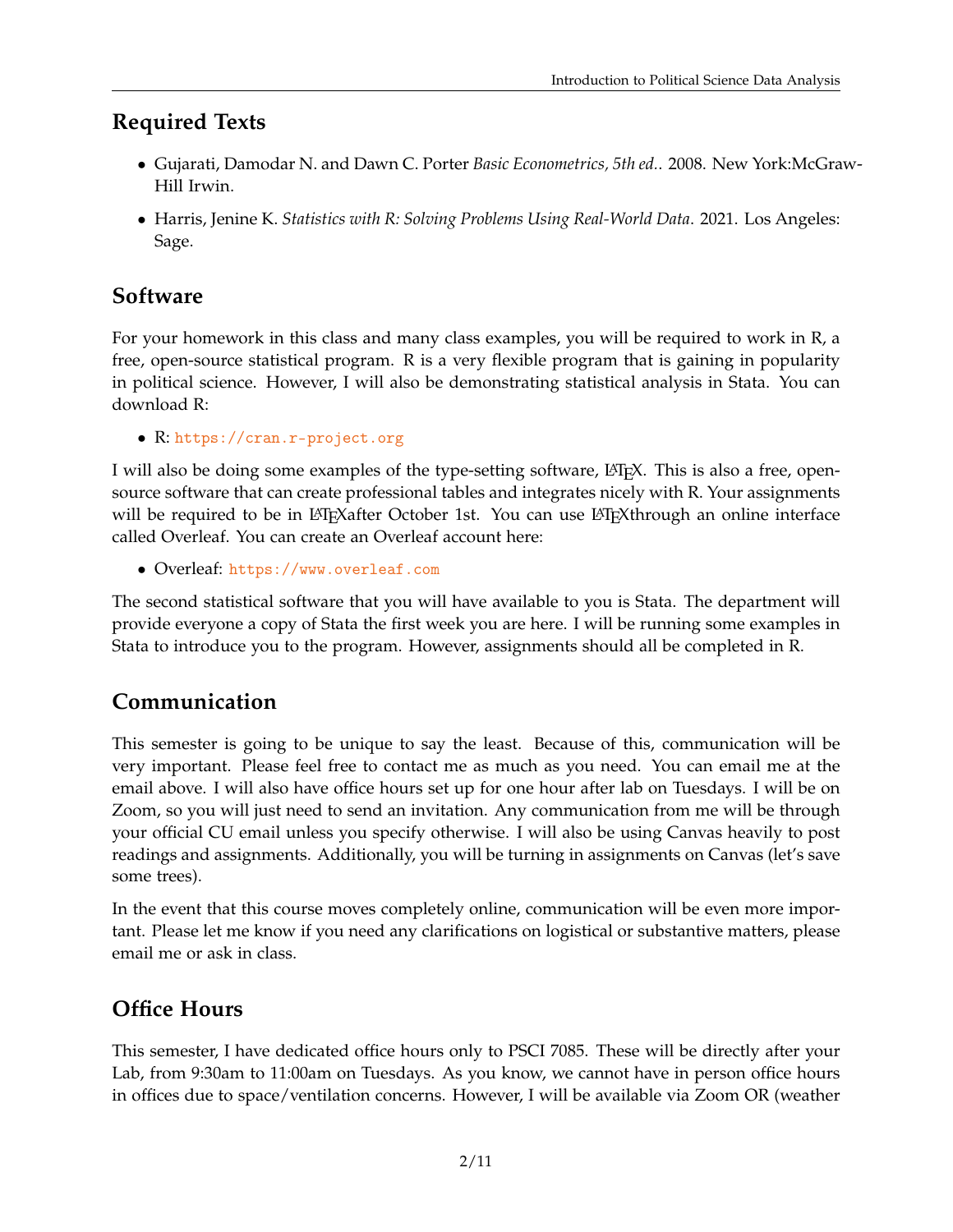permitting), I will be sitting outside in the courtyard between Ketchum and Norlin Library. This is time dedicated to helping with your projects or your problem sets. No appointment is necessary, just drop in (or just send a Zoom invitation). Details to follow in class.

# **Grades**

Grades will be determined based on the following assignments:

- 1. **Exams (35%)** In the course of this semester, you will have two take-home exams that you will have one week to complete and turn in online in a Canvas dropbox. The midterm will cover the first 7 weeks of material and the final exam will be cumulative with an emphasis on the second half of the material covered in class. These exams will include both theoretic and applied concepts, with short answer, essay, and data analysis.
- 2. **Problem Sets (20%)** You will have 9 problem sets this semester. Most of these problem sets will have you apply concepts learned in class. Other problem sets will pertain to your final paper, helping you get started early on the data analysis.
- 3. **Prospectus (5%)** One assignment this semester will be a prospectus, or a plan for your final paper. This assignment will be the basis for an assignment due soon after in Scope and Methods.
- 4. **Final Paper (30%)** The main assignment in this class is a full length research article with a quantitative analysis included. This paper is written in conjunction with Dr. Anand Sokhey in your PSCI 7075: Scope and Methods of Political Science course. You will be working with both of us on this project. In the end, that paper should include the following components:
	- A clear research question
	- A literature review sorted thematically
	- A testable hypothesis
	- A description of the data and methods used to test hypothesis
	- An analysis to test the hypothesis
- 5. **Participation (10 %)** This course is split into two parts: lecture and lab. Your attendance is expected in both. You will also be expected to participate in class discussions. Studies have consistently shown that students learn better when actively engaged in class. However, current circumstances (i.e. a global pandemic) might keep you from attending class in person. I am working to get a lecture capture so you can watch class either at the same time or later. However, for your participation grade, you can turn in a 2 page (singlespaced) summary of the day's readings (if more than one reading is required, I expect this summary to be a synthesis of all the reading, not a reading by reading summary) and include 2 questions at the end. This alternative assignment is due the day of class. I just ask that you let me know in advance that you cannot attend class for any reason.
- 6. **Poster Session**: In the last week of classes, you will present a poster you make for your final paper. You will present your poster online in Zoom. Many people usually attend this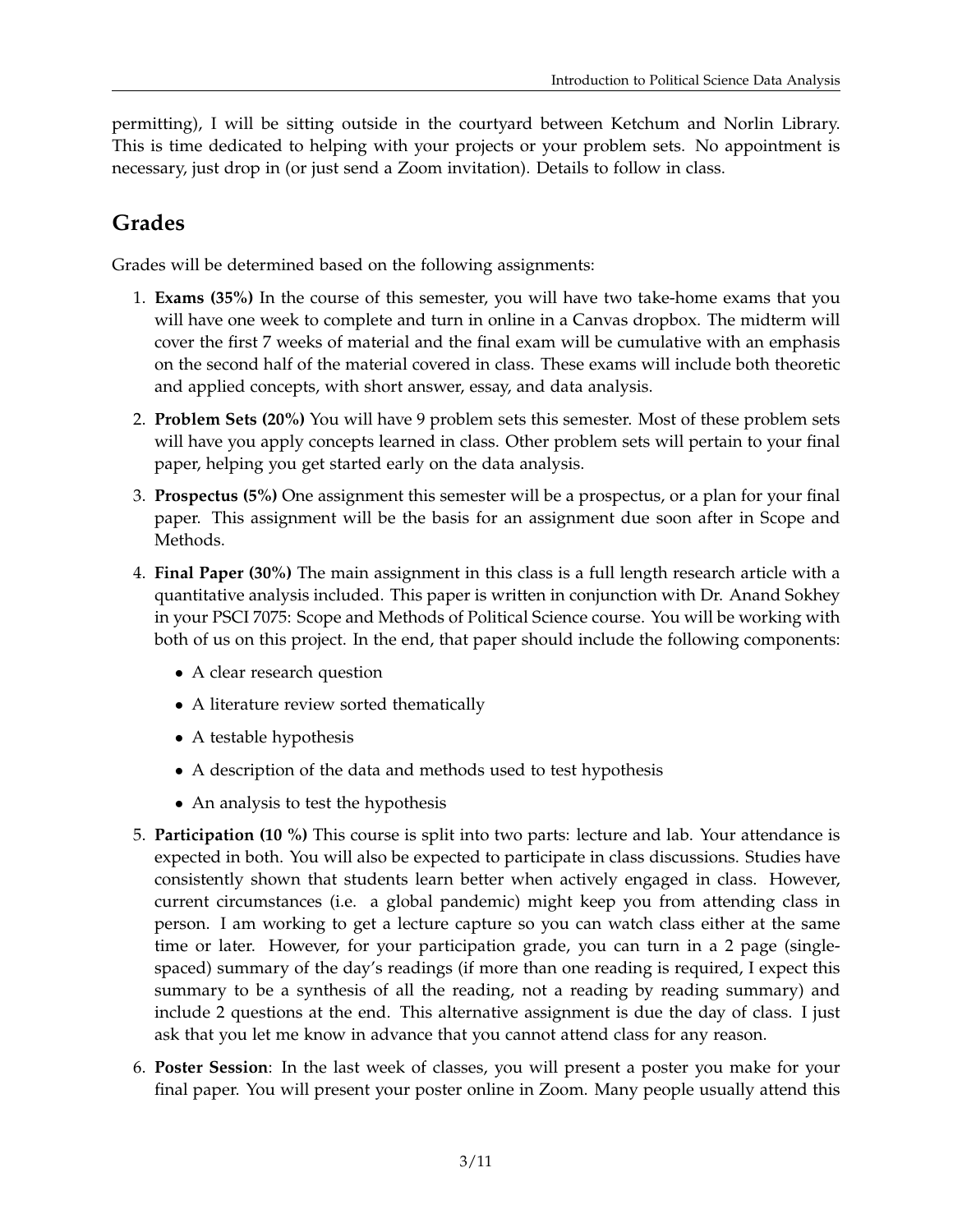event (grad students and faculty alike). This is a great time to practice your presentation skills and to get feedback on your project.

You will also have several assignments in your Scope and Methods course that deal with the paper that is due in both classes. While they do not factor explicitly into your grade in this course, I will also be reviewing these assignments such as your abstracts, outline, and poster presentation.

## **Grade Scale**

**A** (95-100); **A-** (90-94); **B+** (87-89); **B** (84-86); **B-** (80-83); **C+** (77-79); **C** (74-76); **C-** (70-73); **D+** (67-69); **D** (64-66); **D-** (60-63); **F** (0-59)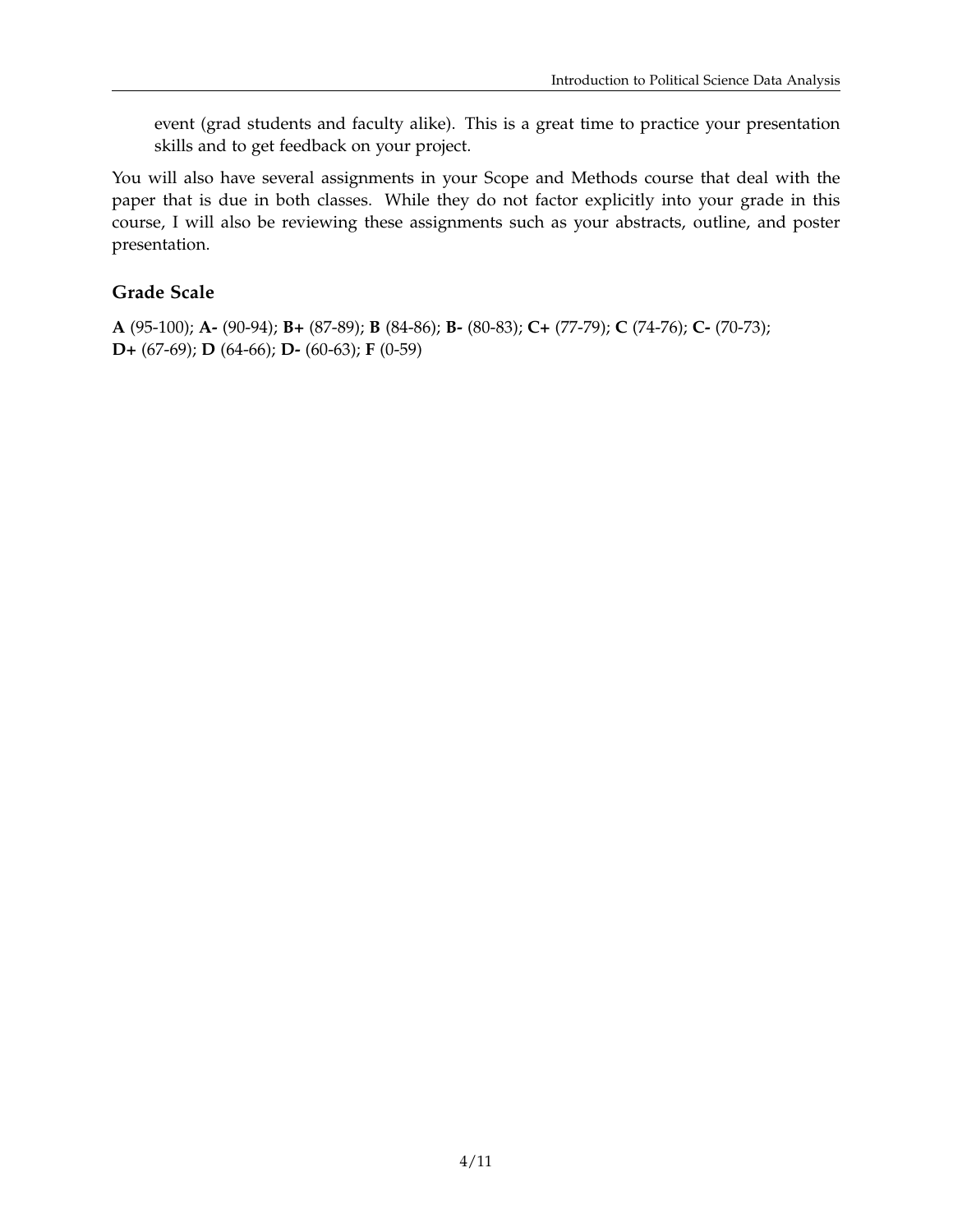## **Course Schedule**

The schedule is tentative and subject to change. This schedule is for the Lecture portion of course alone. The Lab Schedule is in a separate document.

Some important dates are:

- October 1: Abstracts Due
- October 14: Midterm Due
- October 28: Paper Prospectus Due
- November 10: Outline Due
- November 25: Final Exam Due
- December 1: Poster Session
- December 11: Final Paper Due (5pm)

### **Week 1: Introduction**

*August 26*

#### **Reading:**

- **–** Roberts, Margaret E. 2018. "What is Political Methodology. *PS: Political Science and Politics*
- **–** King, Gary. 1990. "On Political Methodology". *Political Analysis* 2(1): 1-29.
- **–** The Syllabus

### **Week 2: Dealing with Data**

*September 2*

#### **Reading:**

- **–** H Chapter 1
- **–** CU Library Guide <https://libguides.colorado.edu/c.php?g=411087&p=2864337>

#### **Assignment Due:**

**–** Survey

#### **Week 3: Describing Data**

*September 9*

**Reading:**

**–** H Chapter 2 and 3

#### **Assignment Due:**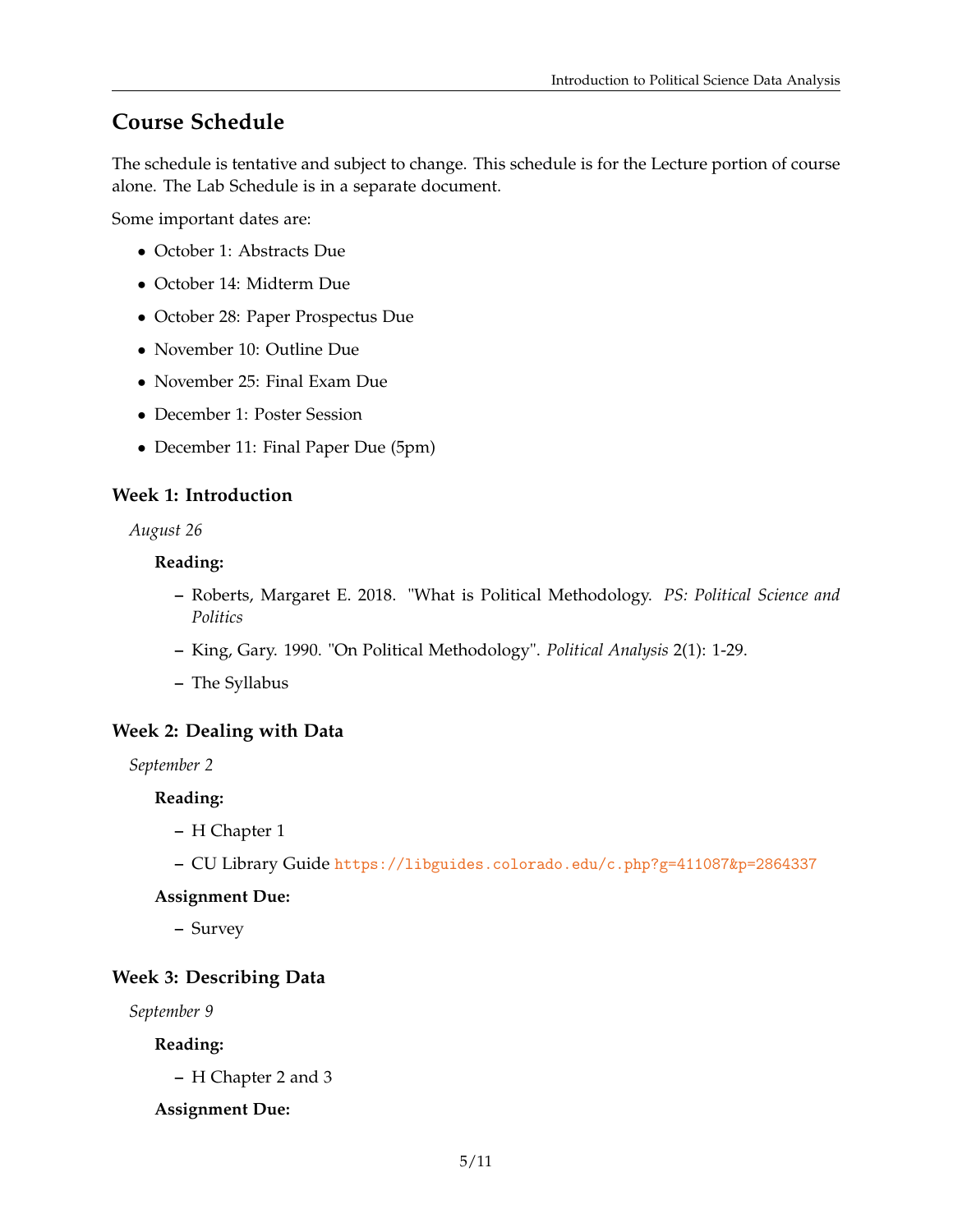**–** Problem Set 1

### **Week 4: Probability and Statistical Inference**

*September 16*

### **Reading:**

- **–** G & P Appendix A (skim)
- **–** A & F Chapters (PDF on Canvas)
- **–** H Chapter 4

#### **Assignment Due:**

**–** Problem Set 2

#### **Week 5: Null Hypothesis Significance Testing**

#### *September 23*

#### **Reading:**

- **–** Siegfried, Tom. 2010. "Odds are, it's wrong: Science Fails to Face the Shortcomings of Statistics". [ScienceNews](Science News) 177(7):26–29.
- **–** King, Gary. 1995. "Replication, Replication". *PS: Political Science and Politics* 28(3): 444-452.
- **–** H Chapter 6 (as an example)

#### **Assignment Due:**

**–** Problem Set 3

#### **Week 6: Bivariate Hypothesis Tests**

*September 30*

#### **Reading:**

**–** H Chapters 5, 6, 7 and 8 (feel free to skim)

#### **Assignment Due:**

**–** Problem Set 4

#### **Week 7: Theory of Bivariate Regression**

*October 7*

#### **Reading:**

**–** G & P Chapters 2 and 3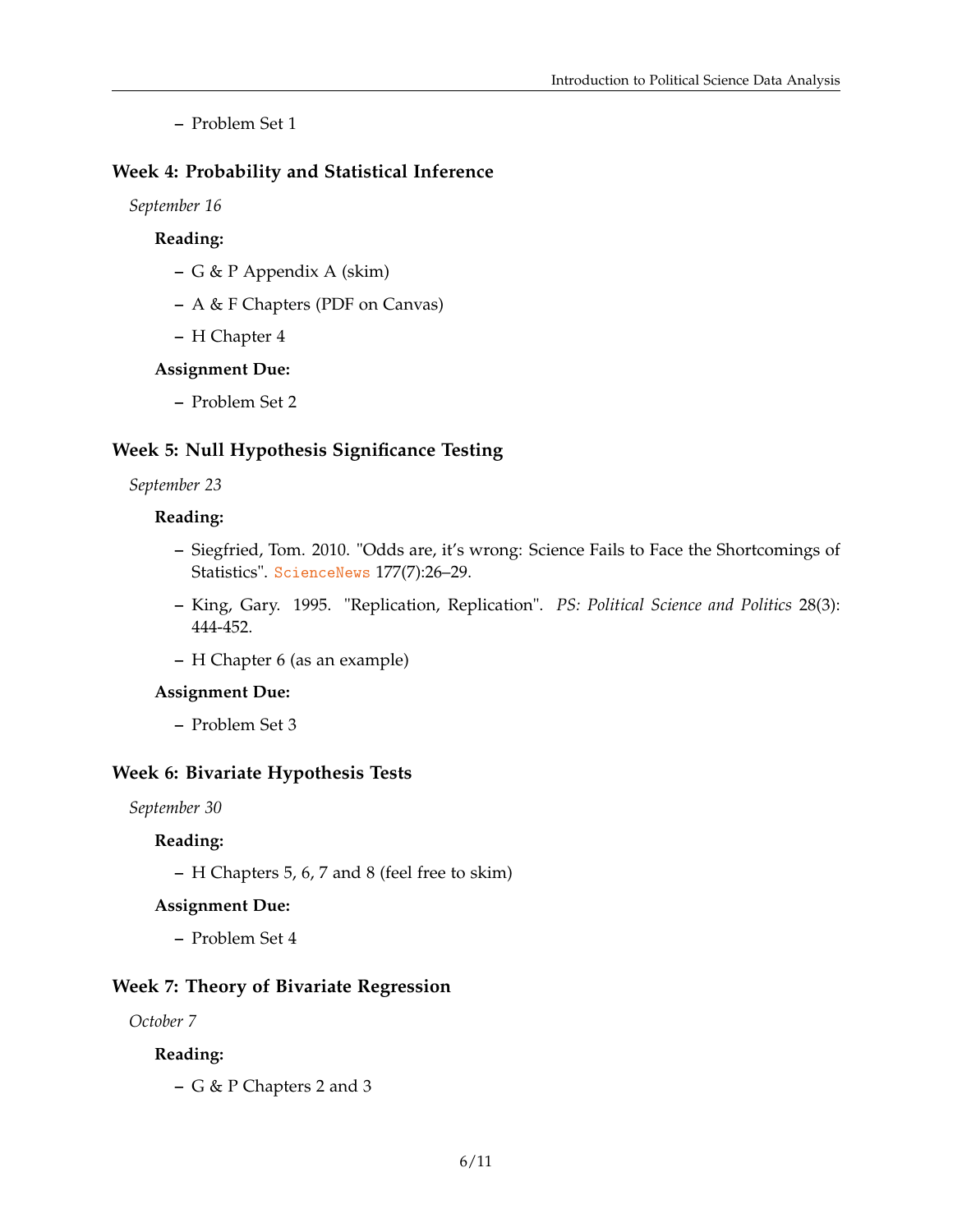#### **Assignment Due:**

**–** Problem Set 5

#### **Week 8: Bivariate Regression, Estimation and Inference**

*October 14*

#### **Reading:**

- **–** G & P Chapters 4 and 5
- **–** H Chapter 5 (pp. 521-562)

#### **Assignment Due:**

**–** Take-Home Midterm

#### **Week 9: Multiple Regression, Estimation and Inference**

*October 21*

## **Reading:**

- **–** G & P Chapters 7 and 8
- **–** H Chapter 5 (pp. 581-605)

#### **Assignment Due:**

**–** Problem Set 6

### **Week 10: Regression with Categorical Variables**

## *October 28*

#### **Reading:**

**–** G & P Chapter 9 (pp. 277-285)

#### **Assignment Due:**

**–** Paper Prospectus

### **Week 11: Interactions**

#### *November 4*

### **Reading:**

**–** Brambor, Thomas, William Roberts Clark, and Matt Golder. 2006. "Understanding Inter- action Models: Improving Empirical Analyses." *Political Analysis*. 14:63–82.

#### **Assignment Due:**

**–** Problem Set 7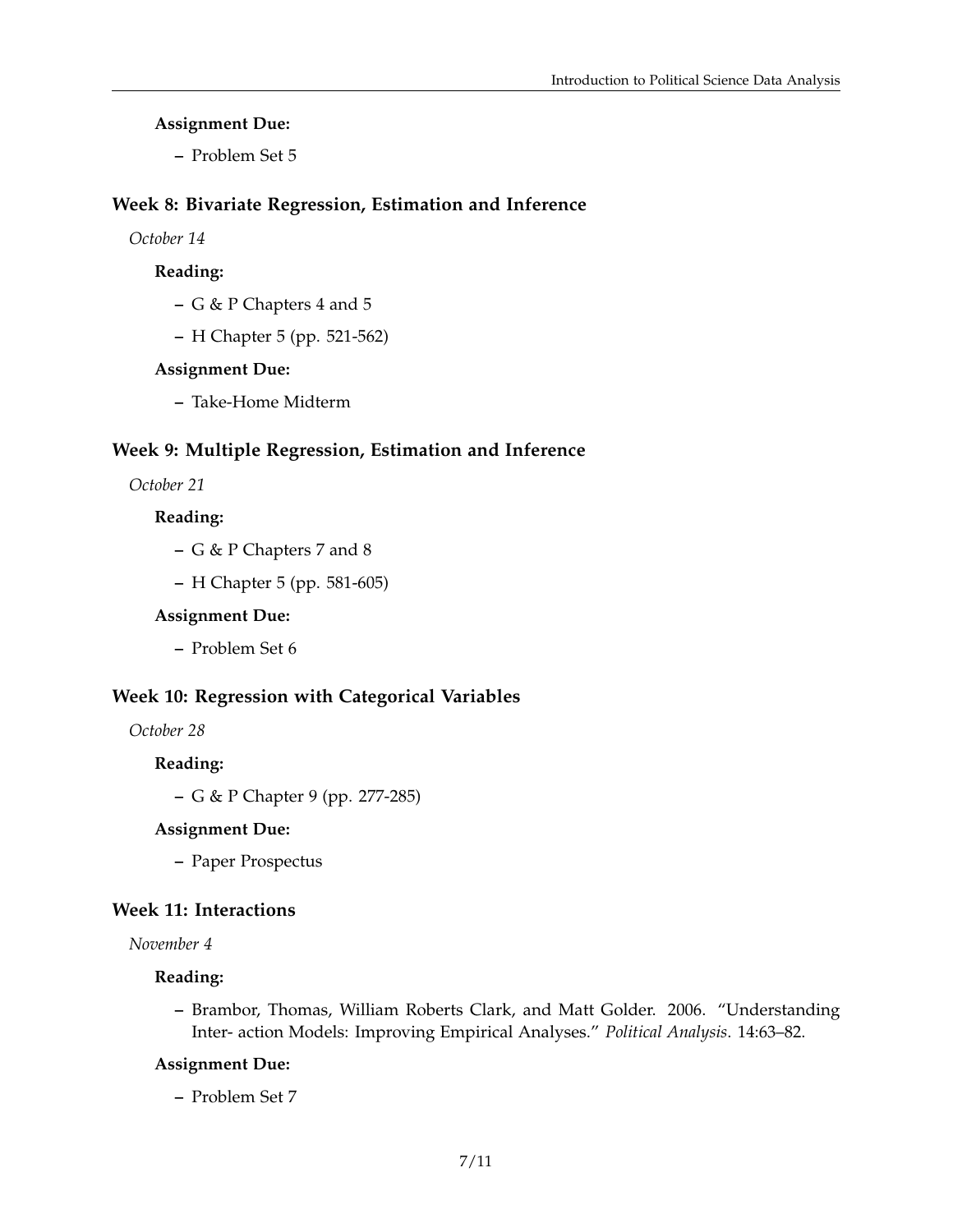## **Week 12: Model Assumptions, Diagnostics, and Fixes Part I**

### *November 11*

## **Reading:**

- **–** G & P Chapters 10 and 11
- **–** H Chapter 5 (pp. 563-580)

## **Assignment Due:**

**–** Problem Set 8

## **Week 13: Model Assumptions, Diagnostics, and Fixes Part II**

*November 18*

**Reading:**

**–** G & P Chapter 12 and 14

### **Assignment Due:**

**–** Problem Set 9

## **Week 14: Building on the Basic OLS Model**

*November 25*

### **Reading:**

- **–** G & P Chapter 15
- **–** H Chapter 10

### **Assignment Due:**

**–** Take Home Final Exam

## END OF IN PERSON INSTRUCTION

## **Week 15: Presenting Model Results**

*December 2*

### **Reading:**

**–** Kastellec, Jonathon P. and Eduardo L. Leoni. 2007. "Using Graphs Instead of Tables in Political Science". *Perspectives on Politics* 5(4): 755-771.

### **FINAL PAPER DUE FRIDAY DECEMBER 11 at 5PM**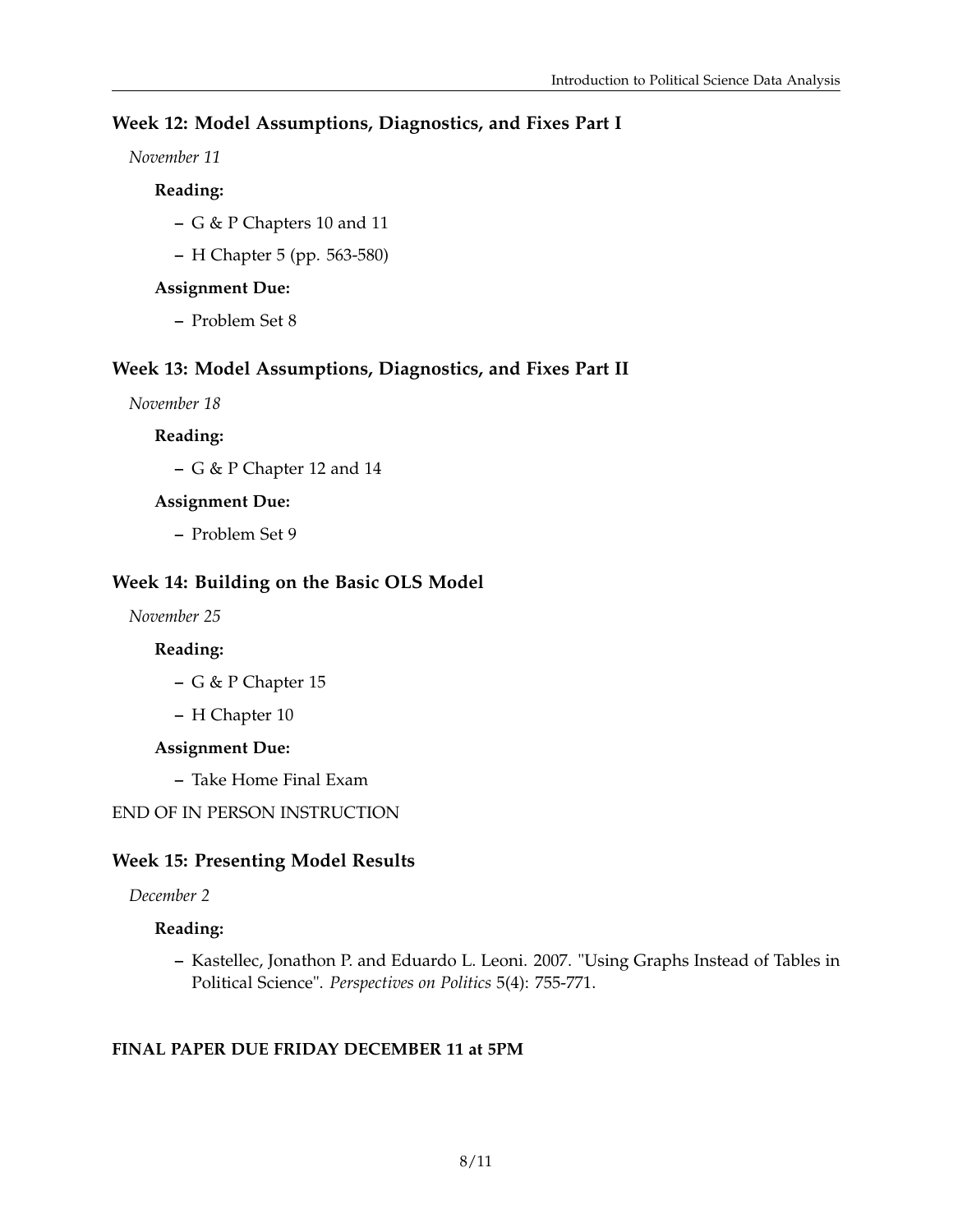# **University of Colorado Policies**

## **Classroom Behavior**

Both students and faculty are responsible for maintaining an appropriate learning environment in all instructional settings, whether in person, remote or online. Those who fail to adhere to such behavioral standards may be subject to discipline. Professional courtesy and sensitivity are especially important with respect to individuals and topics dealing with race, color, national origin, sex, pregnancy, age, disability, creed, religion, sexual orientation, gender identity, gender expression, veteran status, political affiliation or political philosophy. For more information, see the policies on classroom behavior and the Student Code of Conduct.

## **Requirements for COVID-19**

As a matter of public health and safety due to the pandemic, all members of the CU Boulder community and all visitors to campus must follow university, department and building requirements, and public health orders in place to reduce the risk of spreading infectious disease. Required safety measures at CU Boulder relevant to the classroom setting include:

- maintain 6-foot distancing when possible,
- wear a face covering in public indoor spaces and outdoors while on campus consistent with state and county health orders,
- clean local work area,
- practice hand hygiene,
- follow public health orders, and
- if sick and you live off campus, do not come onto campus (unless instructed by a CU Healthcare professional), or if you live on-campus, please alert CU Boulder Medical Services.

Students who fail to adhere to these requirements will be asked to leave class, and students who do not leave class when asked or who refuse to comply with these requirements will be referred to Student Conduct and Conflict Resolution. For more information, see the policies on COVID-19 Health and Safety and classroom behavior and the Student Code of Conduct. If you require accommodation because a disability prevents you from fulfilling these safety measures, please see the "Accommodation for Disabilities" statement on this syllabus.

Before returning to campus, all students must complete the COVID-19 Student Health and Expectations Course. Before coming on to campus each day, all students are required to complete a Daily Health Form. In this class, you may be reminded of the responsibility to complete the Daily Health Form and given time during class to complete it.

Students who have tested positive for COVID-19, have symptoms of COVID-19, or have had close contact with someone who has tested positive for or had symptoms of COVID-19 must stay home and complete the Health Questionnaire and Illness Reporting Form remotely. In this class, if you are sick or quarantined, contact the instructor to inform her of your absence (you don't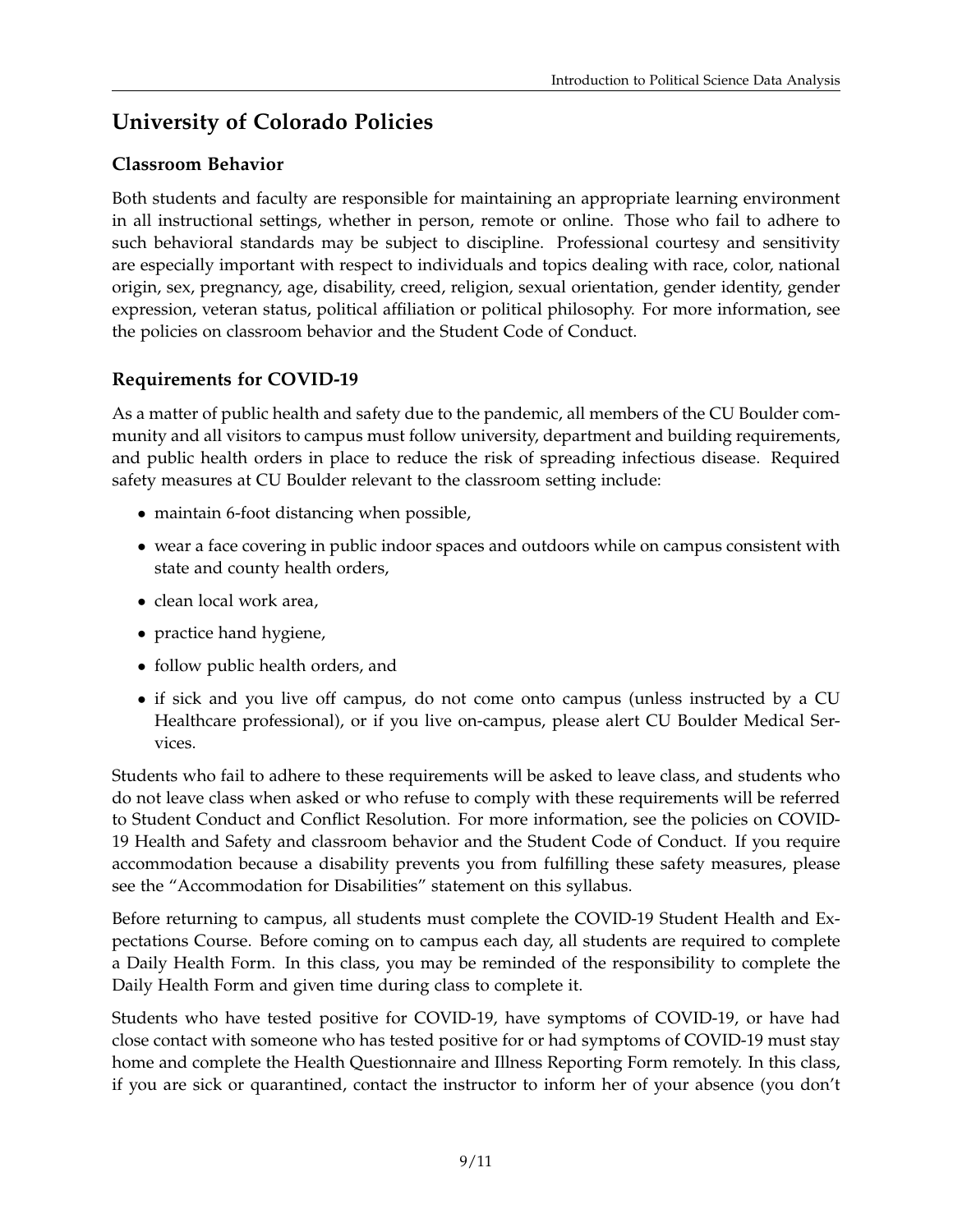need to tell me the exact nature of your illness). Keep on top of your assignments as much as possible, and complete the day's in-class work at home, then submit it on campus.

## **Accommodation for Disabilities**

If you qualify for accommodations because of a disability, please submit your accommodation letter from Disability Services to your faculty member in a timely manner so that your needs can be addressed. Disability Services determines accommodations based on documented disabilities in the academic environment. Information on requesting accommodations is located on the Disability Services website. Contact Disability Services at 303-492-8671 or dsinfo@colorado.edu for further assistance. If you have a temporary medical condition, see Temporary Medical Conditions on the Disability Services website.

## **Preferred Student Names and Pronouns**

CU Boulder recognizes that students' legal information doesn't always align with how they identify. Students may update their preferred names and pronouns via the student portal; those preferred names and pronouns are listed on instructors' class rosters. In the absence of such updates, the name that appears on the class roster is the student's legal name.

## **Honor Code**

All students enrolled in a University of Colorado Boulder course are responsible for knowing and adhering to the Honor Code. Violations of the policy may include: plagiarism, cheating, fabrication, lying, bribery, threat, unauthorized access to academic materials, clicker fraud, submitting the same or similar work in more than one course without permission from all course instructors involved, and aiding academic dishonesty. All incidents of academic misconduct will be reported to the Honor Code (honor@colorado.edu); 303-492-5550). Students found responsible for violating the academic integrity policy will be subject to nonacademic sanctions from the Honor Code as well as academic sanctions from the faculty member. Additional information regarding the Honor Code academic integrity policy can be found at the Honor Code Office website.

## **Sexual Misconduct, Discrimination, Harassment and/or Related Retaliation**

The University of Colorado Boulder (CU Boulder) is committed to fostering an inclusive and welcoming learning, working, and living environment. CU Boulder will not tolerate acts of sexual misconduct (harassment, exploitation, and assault), intimate partner violence (dating or domestic violence), stalking, or protected-class discrimination or harassment by members of our community. Individuals who believe they have been subject to misconduct or retaliatory actions for reporting a concern should contact the Office of Institutional Equity and Compliance (OIEC) at 303-492-2127 or cureport@colorado.edu. Information about the OIEC, university policies, anonymous reporting, and the campus resources can be found on the OIEC website.

Please know that faculty and instructors have a responsibility to inform OIEC when made aware of incidents of sexual misconduct, dating and domestic violence, stalking, discrimination, harassment and/or related retaliation, to ensure that individuals impacted receive information about options for reporting and support resources.